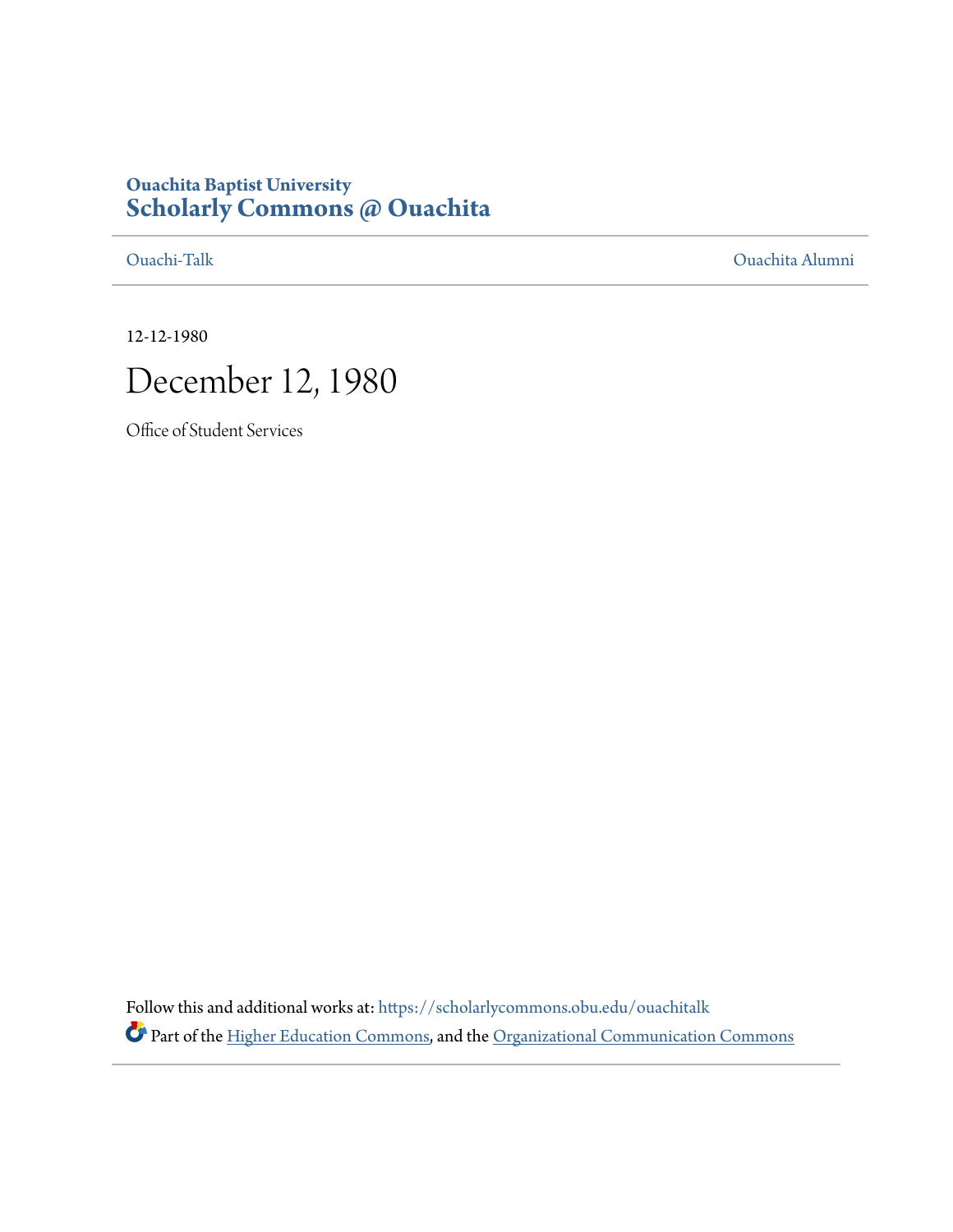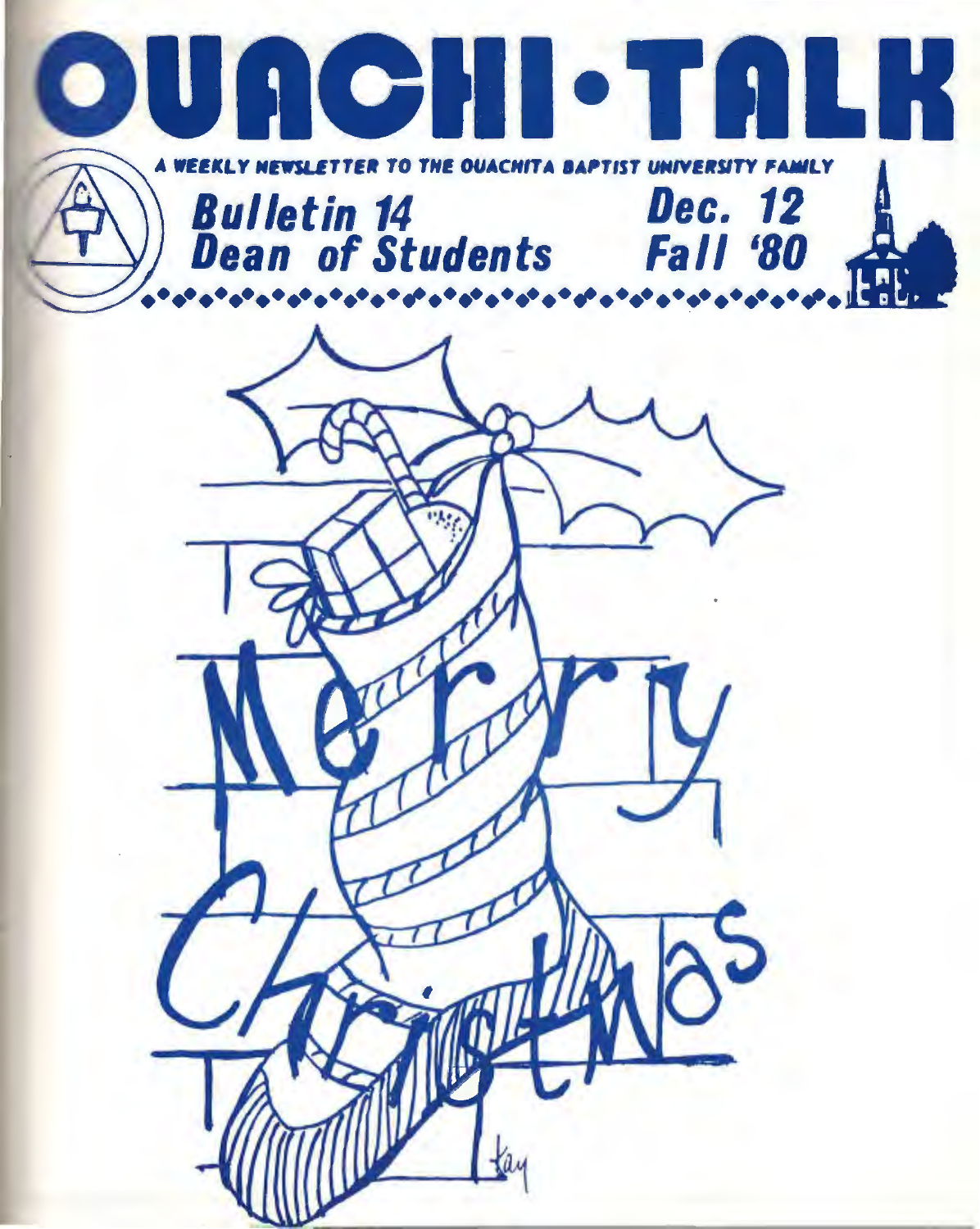

The dorms will close for the Christmas Holidays at 5PM on Thursday, Dec. 18. All students. need to be out of the dorms by this time.

All students need to be sure that room reservations for the Spring semester have been made before leaving for the Holidays. Male students should contact the Dean of Students Office; Female students need to contact the Dean of Womens' Office.

ALL STUDENTS WILL REGISTER FOR THE SPRING SEMESTER ON TUESDAY, JANUARY 13, 1980. CLASSES WILL BEGIN ON THE FOLLOWING WEDNESDAY, JAN. 14.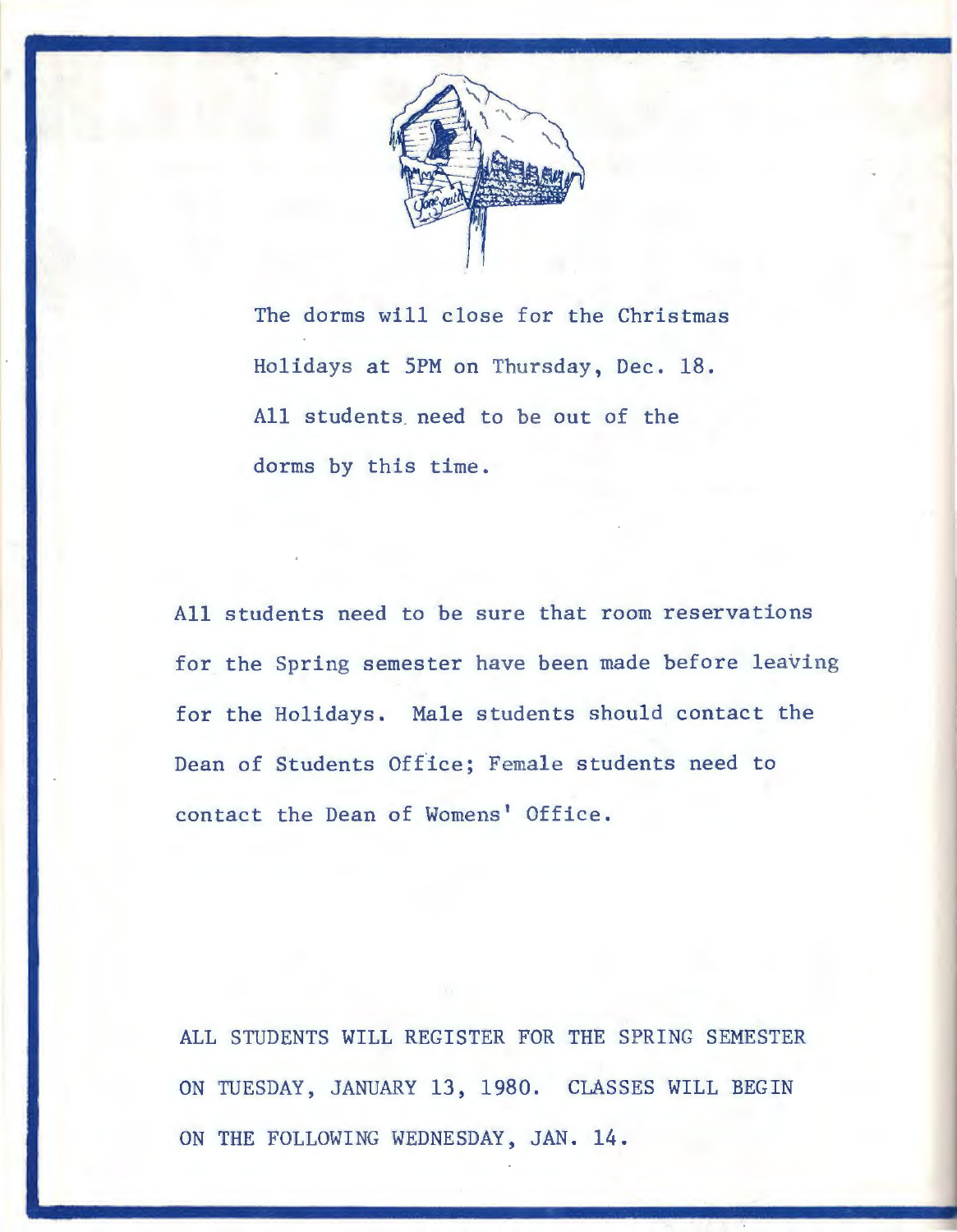## **EXENTION: STUDY GROUPS**

**Lany** students requested that the Example of Senate arrange for a<br>Lace for groups to study after Lac for groups to study after<br> **Harves** have for groups to study after<br> **Harves** hours. Arrangements were ande to use Terral-Moore Hall. **acause of some damages, we are**  $\equiv$ **king you to follow these guide-** $T$  nes:

- Check in with security at the South entrance. He will unlock a room for you to use.
- 2) Keep the room in order, or if disarranged, please make sure that all desks are back in place when you leave.
- ) Keep the room clean since our housekeeping is done in the early evening. The classrooms should be in good order for an 8 a.m. class.
- (-) Notify security when you leave the room so that he can lock it again.



**VERSER THEATRE Ouechita Baptist University December 8-13 8:00pm** 

**Tlcketa: Advanca and at the door .1.00 - .1.10** 

Thanks for your co-operation in this matter.

co-operation<br>e some sheph<br>spending the There were some shepherds in that part of the country who were spending the night in the fields, taking care of their flocks. An angel of the Lord appeared to them, and the glory of the Lord shone over them. They were terribly afraid, but the angels said to them, "Don't be afraid! I am here with good news for you, which will bring great joy to all the people. This very day in David's town your Savior was born - Christ the Lord! What will prove it to you is this: you wil find a baby wrapped in cloths and lying in a manger." Suddenly a great army of heaven's angels appeared with the angel, singing praises to God, "Glory to God in the highest heaven, and peace on earth to those with

whom he is pleased!"